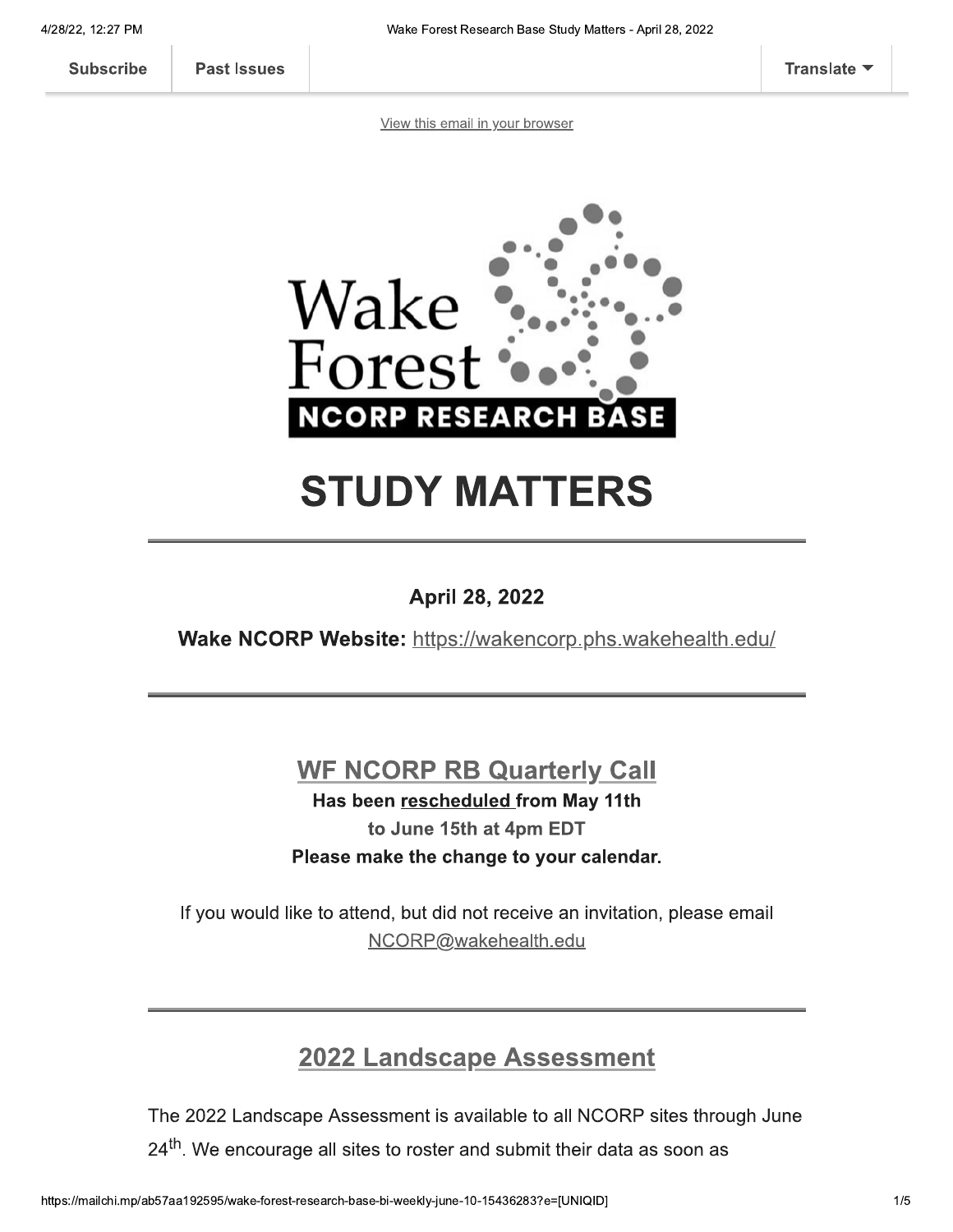on the Wake NCORP Website under Dashboard > Protocol documents > Landscape.

### **Mark Your Calendar: CCDR Workshop**

We invite all NCORP CCDR Leads and interested site investigators and staff to save the date for a half day CCDR workshop led by investigators from the iDAPT: Implementation and Informatics P50 Center. The focus will be on building capacity to participate in implementation science CCDR studies, including information on assessing your practice readiness and engaging stakeholders. The in-person workshop will be immediately following the Wake Forest NCORP Research Base Annual Meeting on the morning of October  $12^{th}$ .

# **For Funding Opportunities Announcements Relevant** to NCORP CCDR, click on this link:

https://healthcaredelivery.cancer.gov/funding/opportunities.html

### **Upcoming Site Calls**

### WF-1901 - IMPACTS - Internet Delivered Management of Pain Among **Cancer Treatment**

May 11, 2022 at 2:30pm EDT

WF-1802 - PCW - Influence of Primary Treatment for Prostate Cancer on **Work Experience** 

May 17, 2022 at 1:30pm EDT

### WF-1805CD - HN-STAR - Implementation and Effectiveness Trial of HN-**STAR**

May 18, 2022 at 3:00pm EDT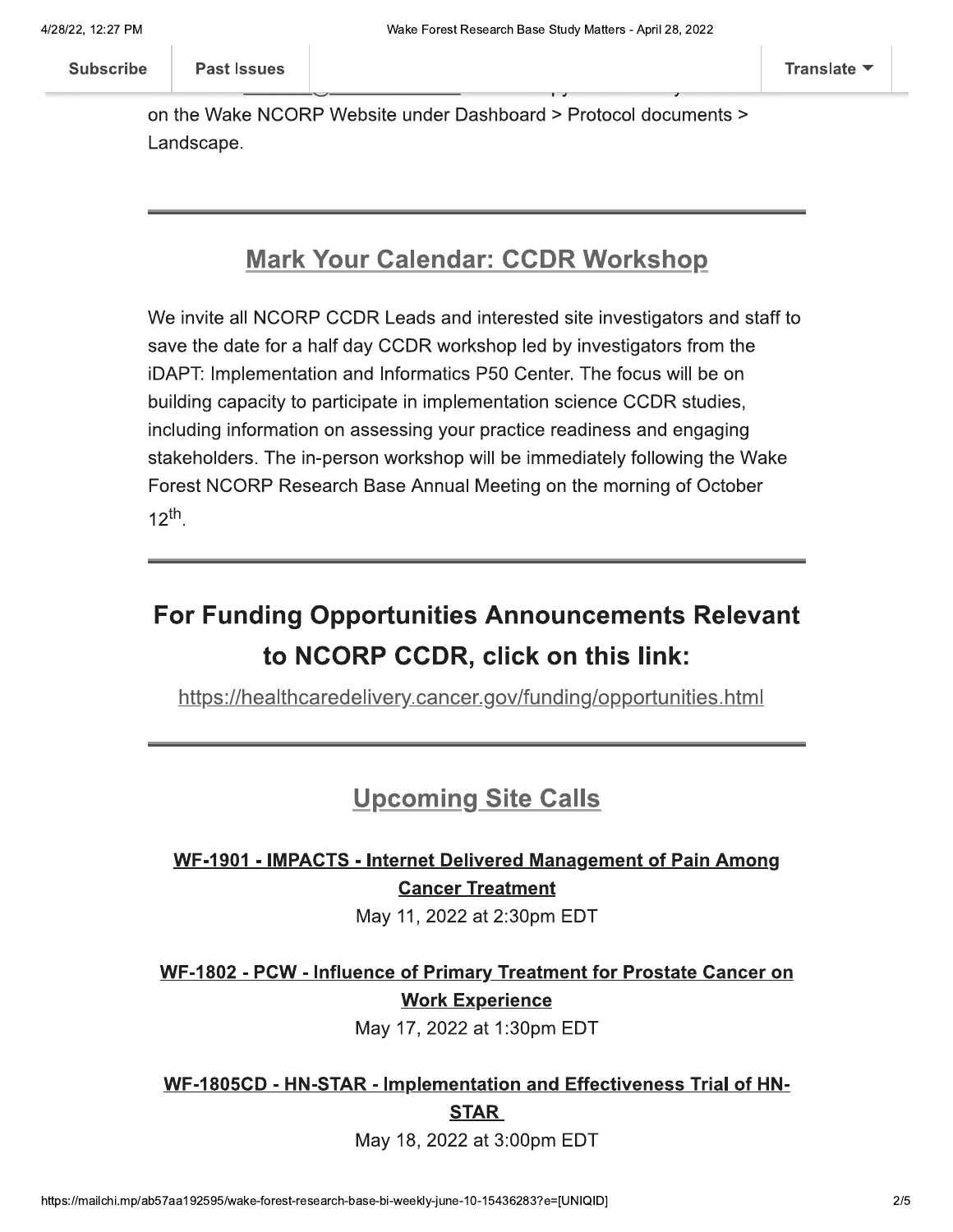**Past Issues** 

#### May 19, 2022 at 11:30am EDT

If you would like to attend, but did not receive an invitation, please email NCORP@wakehealth.edu

Please email 7NCORP@wakehealth.edu when shipping biospecimen samples. Include the FEDEX tracking number in your email so that misplaced samples can be tracked before they spoil. Please ship by "FedEx Priority Overnight" (please change this on the pre-printed shipping label if this is not selected).

**Study Updates** 

# WF-1804CD - AH-HA - Assessing Effectiveness and **Implementation of an EHR Tool to Assess Heart Health Among Survivors**

#### Amendment 5, Protocol Version Date 02/10/2022 was released 04/26/2022

Changes associated with this amendment include:

- Updated the list of items to be pulled from the Electronic Health Record at AH-HA intervention sites at 1 year post tool activation
- Clarification that the AH-HA tool can be used with appropriate nonparticipants seen by trained providers
- Changed the Provider Key informant interview guide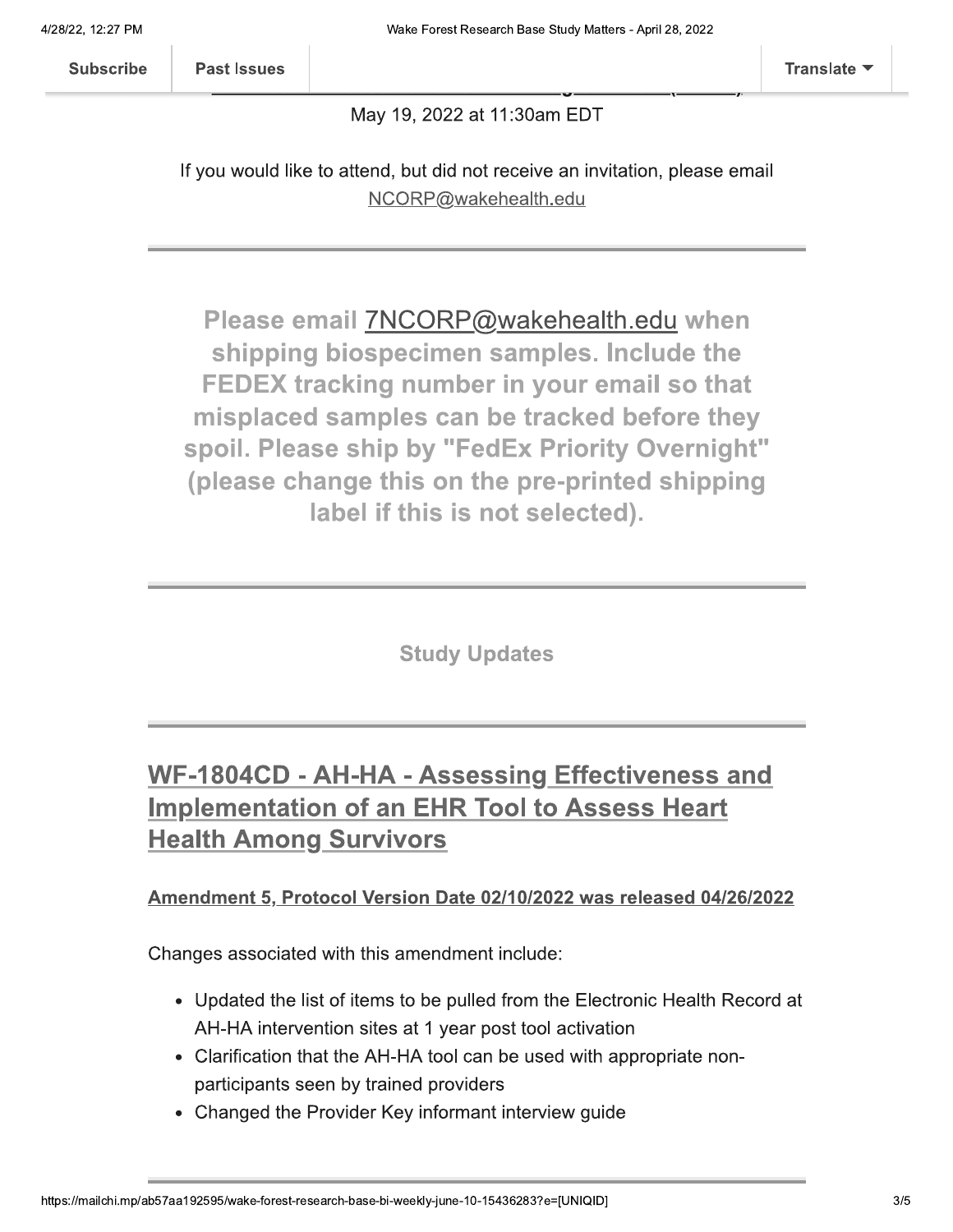**Past Issues** 

### of Pain Among Cancer Treatment

### WF-1901 IMPACTS - Participant Brochure (version 04.06.22) Now **Available**

### Aligned with IMPACTS (WF-1901) Amendment 5, PVD 02/28/2022, Release **Date March 22, 2022**

A participant brochure was posted to the CTSU website on 4/15/2022. This is a tri-fold leaflet with a space for your site contact information. Our research base will be glad to print these for your site. To request, please email us at our addresss listed below.



If there are any questions or if your site is interested in participating in this study, please contact NCORP@wakehealth.edu. Attn: WF-1901.

# WF-1805CD - HN-STAR - Implementation and **Effectiveness Trial of HN-STAR**

We are pleased to announce that we will be offering travel awards to the top two accruing sites between January 19 and July 31, 2022. Each award will cover two nights' accommodations at the Wake Forest NCORP 2022 Annual Meeting in Myrtle Beach, SC at the Marriott Grand Dunes in October.

# **WF-97415 - UPBEAT - Understanding and Predicting Breast Cancer Events after Treatment**